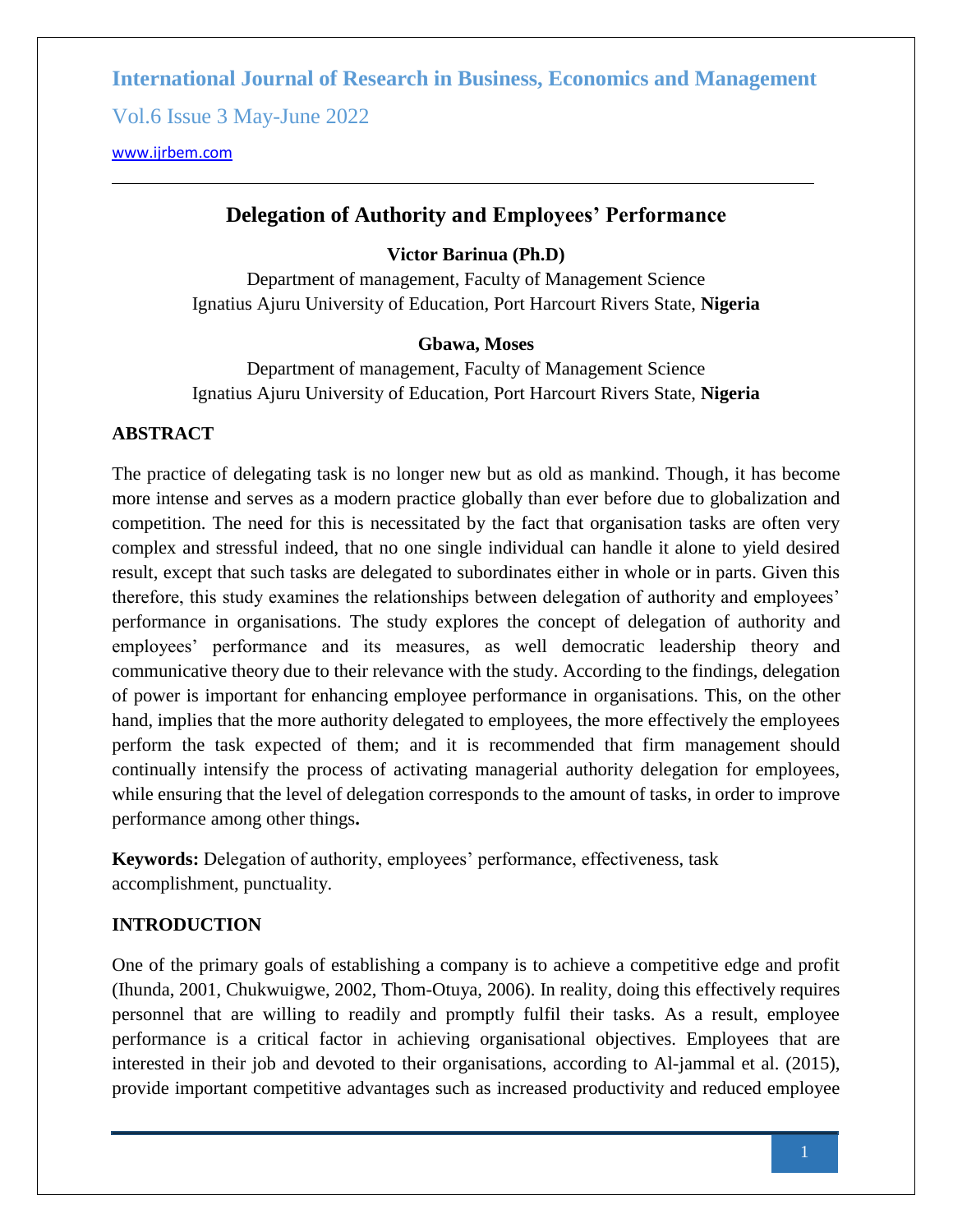Vol.6 Issue 3 May-June 2022

[www.ijrbem.com](file:///G:/New%20folder%20(2)/New%20folder/IJRBEM/pepar/2019/May-June/BEM361%20pub/www.ijrbem.com)

turnover. As a result, it's not surprising that most organisations nowadays look for methods to motivate employees by giving them management power. Because of the competitive character of business operations, which can be linked back to globalisation, the responsibility of bearing the weight of business activities cannot be carried out only by the firm owner(s), manager, or supervisor. As a result, the necessity for certain duties to be delegated or correctly allocated to subordinates in order to alleviate burden and maybe pressure becomes relevant and required.

Delegation of authority, according to Nwachukwu (2006), is an organisational procedure that allows a superior to transmit authority to a subordinate with the goal of empowering the subordinate to make promises, utilise resources, and equally take action in regard to the obligations allocated to him. Delegation of authority, according to Thom-Otuya (2006), is a task that managers do to assign responsibility for outcomes. According to Lutgans et al. (2014), delegation of authority is a process of dispersing duties and authority inside an organisation. According to Dessler (2006), delegation of authority is the transfer of authority from upper management executives to lower management executives. As important as delegation of authority seems to be, it stands out in terms of contributing to and improving employee engagement, as well as creating excellent results for both an organisation and an employee with a client. However, it could be said that the organisation gains a competitive advantage on its own premises, as knowledge inventory boosts productivity and speeds task completion. To the manager, it relieves functional burdens, increases employee satisfaction, and fosters cooperation and trust among managers and managers alike, allowing managers to focus on more work full-time. As a result, it decreases managers' and other workers' physical and mental efforts. It improves functional empowerment, builds alternative and administrative leadership, and makes workers feel self-assured and inspired to perform at their best. To the consumer, it responds quickly to their demands, delivering or supplying services without delay, and offering them with a greater degree of care and attention, fostering customer loyalty and mutual respect for the organisation and the products that it produces (Suyeta, et al., 2015, Al-Jammal, 2015).

It's worth noting that delegation of power has become a need in all aspects of organisational activity, public and private. It is optional owing to a variety of factors that have linked and brought changes and advances to organisations, including (increasing its size and diversity of its products, and spread of its branches in different geographical zones and different local, regional and international levels). Managers have been imposed due to the need for a means of assisting them in facilitating business affairs and alleviating burdens that aren't tolerated, implemented, or controlled by a manager. Different social and environmental modifications of organisations, on the other hand, have evolved since the classical school, which was distinguished by centralism and unquestioning submission to managerial instructions. Because of personnel, implementing processes and procedures becomes more flexible and free.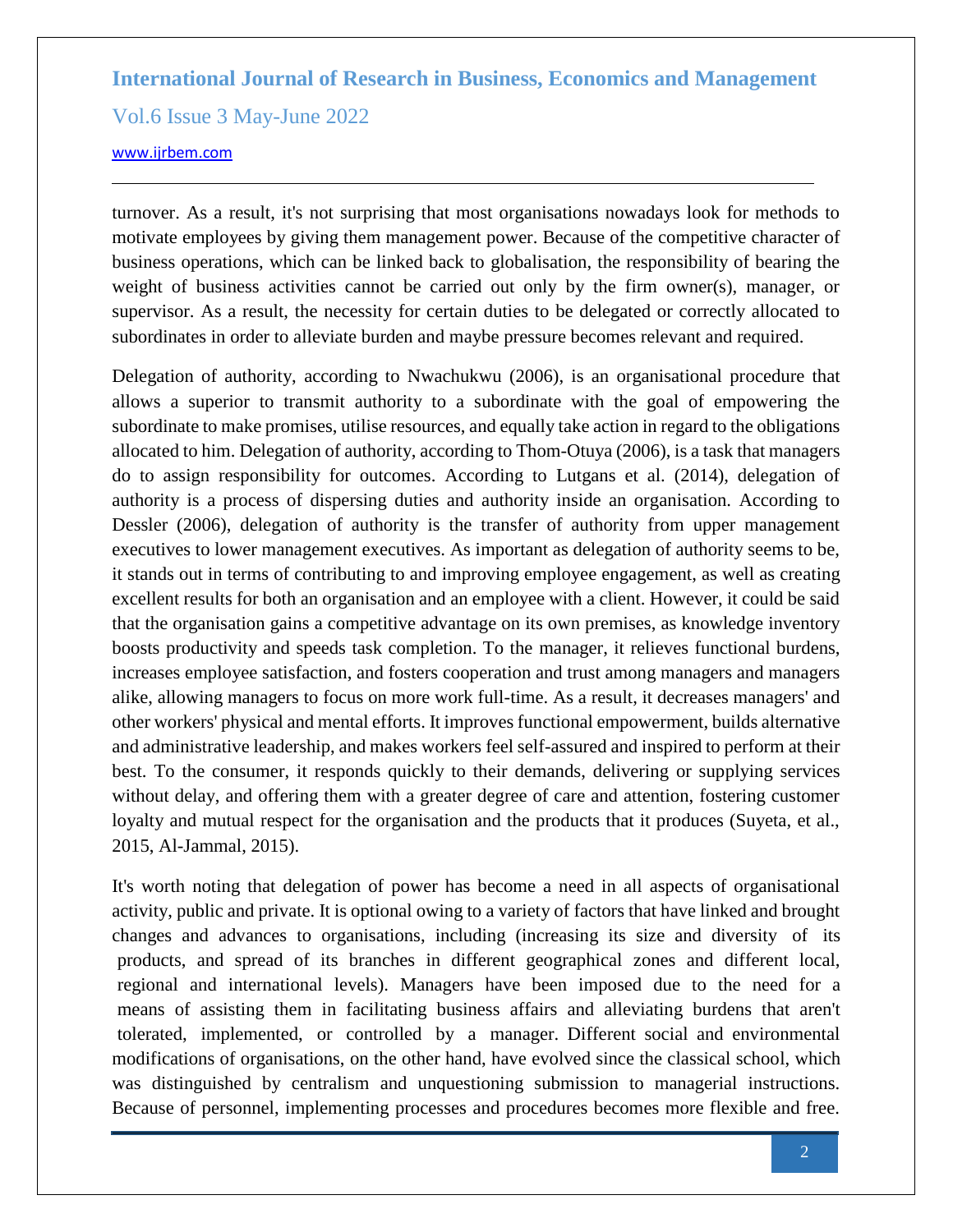Vol.6 Issue 3 May-June 2022

[www.ijrbem.com](file:///G:/New%20folder%20(2)/New%20folder/IJRBEM/pepar/2019/May-June/BEM361%20pub/www.ijrbem.com)

The use of this concept has resulted in the enhancement of workers, the imposition of distinct functional rights for them, and the requirement of transitioning from dictatorship to democracy in accordance with current management trends and employee goals and aspirations. Managers will also be able to keep their jobs and continue the process of facilitating company affairs, employee loyalty, and staying on track to achieve performance excellence.

The fundamental goal of delegation of power, according to Koontz et al (1983), is to ensure that no one person in an organisation is responsible for all duties. This is because workers or supervisors who desire to do everything restrict their productivity; whatever contribution they make is often accompanied by dissatisfaction and unnecessary personal effort (Koontz, et al., 1983). According to research (Suyeta, et al., 2015), delegation of power enhances employee morale, increases employee effectiveness, aids managers in preserving their jobs, and preserves the process of facilitating corporate affairs, employee loyalty, and accomplishing performance (Al-Jammal, 2015; Kiiza & Picho, 2014). Similarly, Yuki et al. (1991) found that higher delegation is influenced by the following factors: employee competency, employee sharing of managers' work goals, long-standing and favourable manager-employee relationships, and the position of lowerlevel employees. As a result, delegation of power to management activities or practises is critical for improving employee performance and accomplishing organisational objectives. In light of this context, the purpose of this research is to critically investigate the link between delegation of authority and employee performance in the workplace.

# **LITERATURE REVIEW**

# **Concept of Delegation of Authority**

Delegating task/duties is as old as mankind. It takes place in our homes, schools, fishing ports and more often in work place organisations where tasks seem to be very complex and stressful. Indeed, no single person, whether an expert or a consultant, can successfully perform all of the tasks in an organisation unless they are delegated to immediate subordinates, who then delegate to their subordinates, and so on, until all activities are assigned to people who are responsible for performing them (Chandra, 2006; Nwachukwu, 2006).

The preceding assumes that authority is delegated when a superior colleague confers decisionmaking authority to a subordinate. This may have led Dessler (2006) to define delegation of authority as the transfer of authority from high-level leaders to lower-level managers. Delegation of authority, according to Lutgans et al. (2004), is a process of dispersing duties and authority within an organisation. In their hypothesis, Kiiza et al. (2004) defined delegation of authority as the activities by which a leader distributes a subordinate a portion of his or her power commensurate with the specified job. Robbins, et al. (1986), submitted that delegation of authority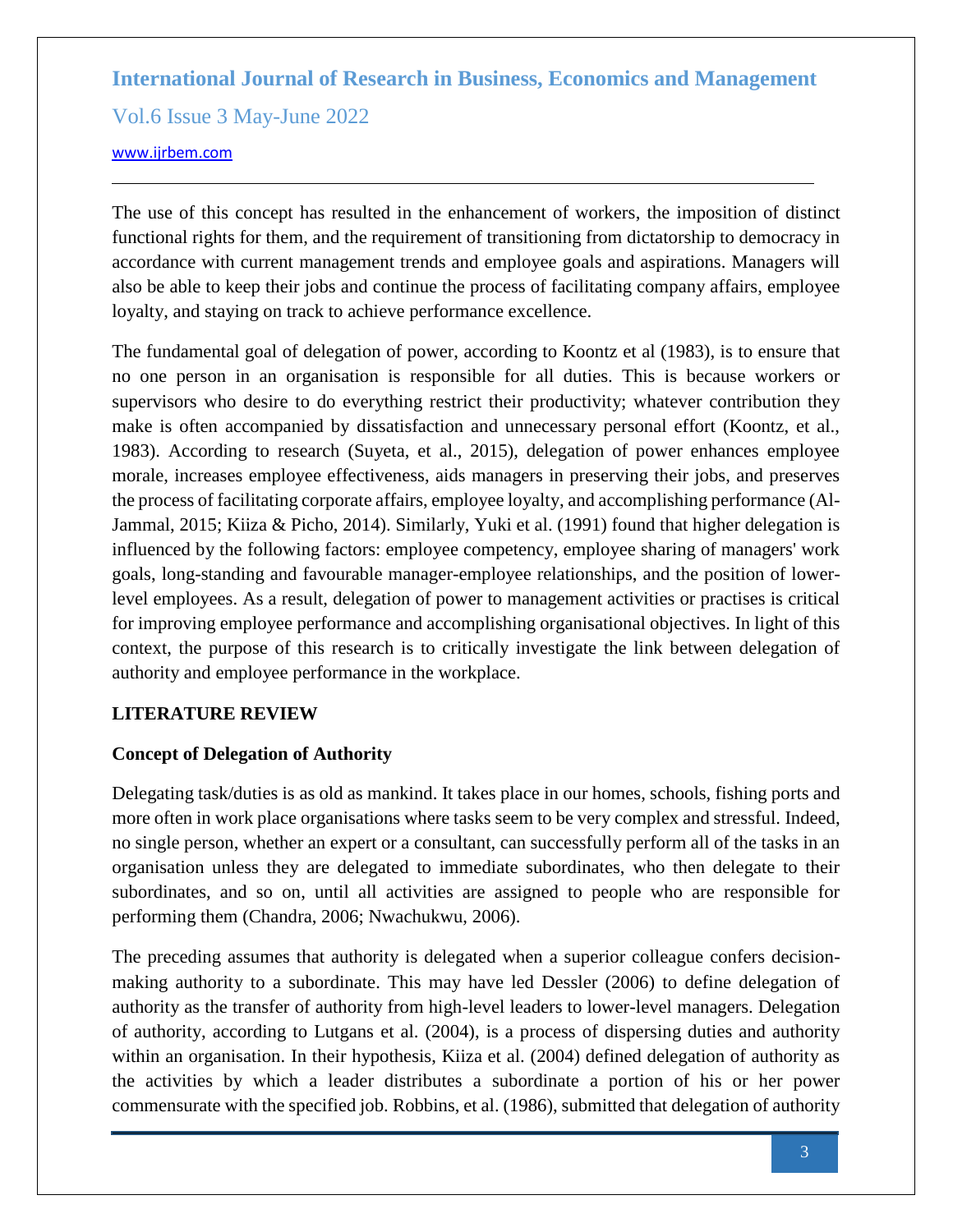Vol.6 Issue 3 May-June 2022

#### [www.ijrbem.com](file:///G:/New%20folder%20(2)/New%20folder/IJRBEM/pepar/2019/May-June/BEM361%20pub/www.ijrbem.com)

is the passing of formal rights to act on behalf of another. Similarly, Koko, et al. (2006), avers that delegation of authority is the conferment or passing on of some specific degree of authority alongside with power by a senior to a subordinate staff which would enable the person to accomplish some tasks assigned to him. According to them, delegating authority does not however relieve an administrator or a manager of his responsibilities, but gives the manager more time for more serious aspects of management. Therefore, responsibility cannot be transferred rather delegated. Nwachukwu (2006) justifies this by stating that delegation of authority is an organisational procedure that allows for the transfer of responsibility from a superior to a subordinate. He went on to say that delegation of authority allows a subordinate to make promises, utilise resources, and act equally on tasks that have been allocated to him. Delegation of authority, according to Thom-Otuya (2003), is the effort a manager performs to commit responsibility and authority to others while also establishing accountability for outcomes. It is also the manager's responsibility to ensure that each operational decision is made at the lowest level at which it is reasonable and safe. Further, while delegating, the manager allocates responsibility and specifies authority and accountability to every individual reporting to him, to guarantee a minimum of duplication and of working at cross purposes. Delegation of authority, on the other hand, might be considered as authorisation. It is a procedure in which a management commissions subordinates to accomplish certain task in a method and manner that does not endanger the organisation (Aljammal, et al., 2015). According to Makawi (2005), authorisation is the right given to an employee to lead and control others, as well as set rules and duties that must be observed by others.

For the purposes of this study, delegation of authority is defined as the grant of part or full authority and rights to certain employees or individuals in an organisation to perform a prescribed task or execute a plan within a specified timeframe in order to achieve the organization's goals and objectives. According to Koontz et al. (1983), the delegation of authority process has four stages: determining the intended outcome, assigning tasks, delegating authority to complete these tasks, and executing accountability for their completion. They go on to say that splitting the process is unachievable in reality because expecting someone to achieve objectives without having the power to do so is pointless. And, since keeping subordinates accountable for their outcomes is an important component of the delegation process, responsibility is an obligation that subordinates owe to their superiors and cannot be delegated to anyone else.

#### **Employees' Performance**

In the management literature, there is no one accepted definition of employee performance. What seems to be derives from several researchers' views, thoughts, and perceptions. As a result, Whetten et al. (2000) defined performance as an individual phenomena influenced by external factors. According to Laitinen (2002), performance is "an object's capacity to generate outcomes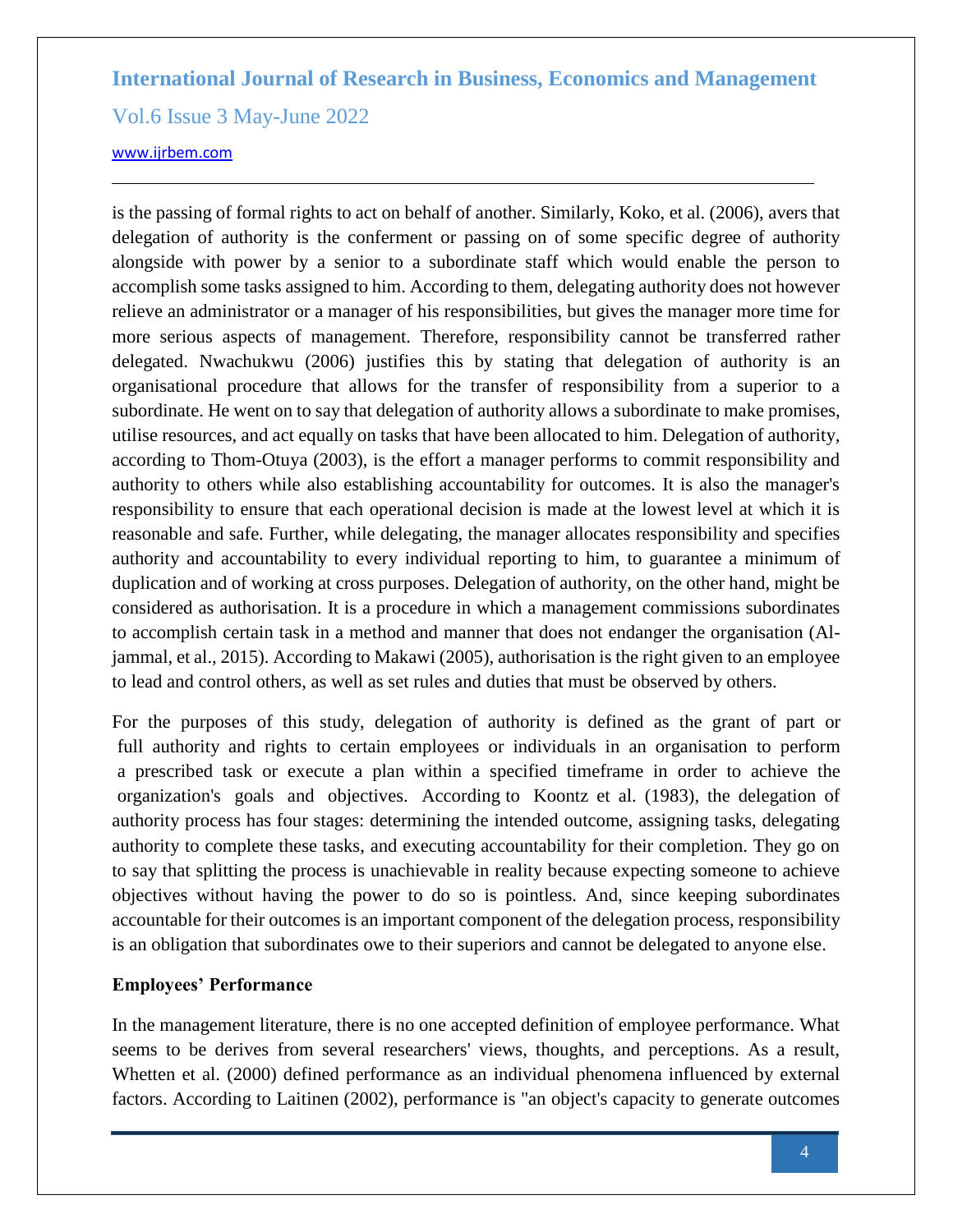Vol.6 Issue 3 May-June 2022

#### [www.ijrbem.com](file:///G:/New%20folder%20(2)/New%20folder/IJRBEM/pepar/2019/May-June/BEM361%20pub/www.ijrbem.com)

in a specified a priori in respect to a goal." Input (what individuals do on the job) and output (what they produce) are two aspects of performance (the consequences of those actions). Purwadi, et al. (2020) feel that performance is a product of a person's overall degree of success throughout a certain time of job execution as compared to numerous options. Performance is the ability to accomplish goals and objectives of an organisation. The performance of an employee in an organisation is measured in terms of output (efficiency). Hox-ha (2019) argued that employee performance is the main desirable outcome of organisation. This implies that organisation cannot reach its goals and objectives without improving employee performance. The employees are the main actors who help achieve organisational goals. In this study, employees' performance is conceived to be the application of efforts or skills to yield desirable result.

#### **Effectiveness**

Delegation is when one entity or person transfers authority to another to act on his behalf. It authorises others to carry out a job on behalf of a power donor (Nwagbara, 2015). As a result, it is one of the current trends that managers have used to alleviate the organisational weight of activities and duties (Al-Jammal, et al, 2015). According to Hashim et al. (2013), delegation of authority helps an employee feel valued as a member of the organisation and motivates him to be successful in carrying out the power given to him. As a result, workers will endeavour to justify their authority by demonstrating a positive attitude in accomplishing duties and activities while making good use of the organization's resources. This may have also influenced Brake and Murton (1964), who proposed that effectiveness be defined as the degree to which a goal is met and that output quality is measured against a set standard. Effectiveness, according to Nwachukwu (2006), is the best balance of multiple adaptation and maintenance efforts. According to Anyadike (2015), effectiveness is the link between employee outputs of products and services and the input of resources used in the production process. Employee effectiveness is defined as the capacity to manage the allotted task, complete work on schedule with minimum mistakes, and work mostly unattended; productivity is defined as the usage of organisational resources. Ottih (2005) justified this by quoting Peter Drucker and stating that effectiveness implies doing the right thing.

#### **Task Accomplishment**

It is no longer debatable that delegating duties to others enhances timely job completion and excellent service delivery. As a result, achieving work objectives is crucial for individual and organisational success (Kanter & Brinkeshoff, 1981). The assumption that task satisfaction is linked to effective states is supported by effective event theory (Weiss  $\&$  Cropanzano, 1996). Effective event theory was established by Weiss and Cropanzano to explain how discrete work events trigger emotional responses that impact later behaviour and attitudes.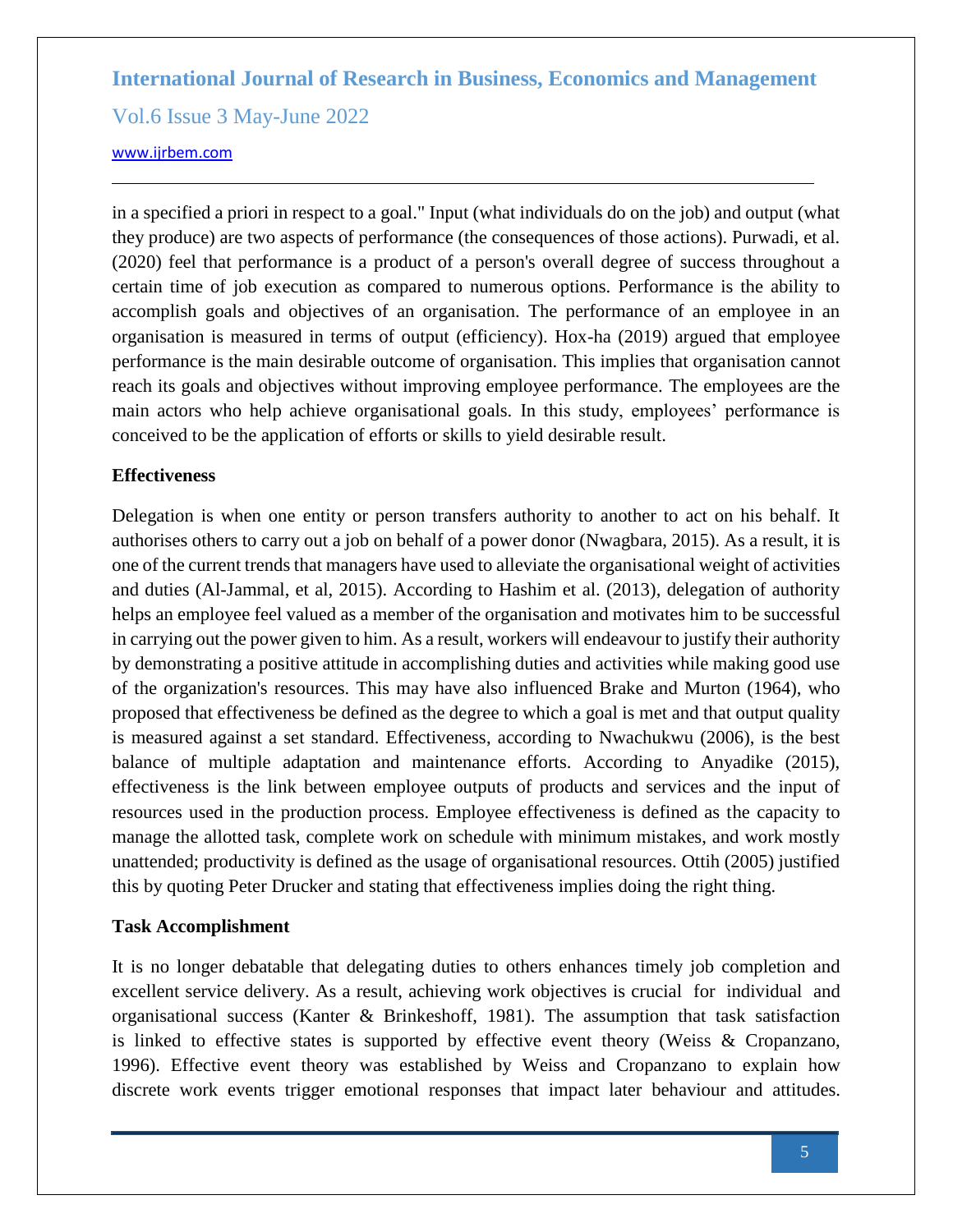Vol.6 Issue 3 May-June 2022

[www.ijrbem.com](file:///G:/New%20folder%20(2)/New%20folder/IJRBEM/pepar/2019/May-June/BEM361%20pub/www.ijrbem.com)

They argue that everyday self-evaluations of job performance are effective events that impact employee moods (Henkel  $\&$  Hinsz, 2004). Individuals retrospectively recognised goal progress, goal attainment (or lack thereof), and task challenges as emotional events influencing everyday emotions, according to Bash et al. (2000).

Furthermore, objective achievement pleasure has been linked to the business of behavioural selfregulation (Carver & Schever, 1990). Thus examining how day-level satisfaction with task achievement relates to emotion is an essential next step in correlating task performance with wellbeing. Previous research on goal achievement lends credence to the hypothesis that task completion pleasure has an influence. Individuals who achieved their objectives had higher good affect and less negative affect than those who did not achieve their goals, according to Henkel et al. (2004). Similarly, Ilies and Judge (2005) discovered that performance feedback influenced future affect (which predicted subsequent objectives), with positive feedback leading in negative affect; however, the possible generalisation of these findings is restricted due to the laboratory-based tasks employed. Furthermore, these investigations did not examine task completion satisfaction, preventing conclusions concerning the relationship between task completion satisfaction and emotional reactivity. Harris, et al. (2003) used a 2-week daily dairy research with a sample of 22 contact centre employees to address some of these constraints, finding that daily goal achievement predicted daily affect (e.g. pleasurable affect, activated affect).

#### **Punctuality**

Punctuality is defined as the ability to perform a specified work or fulfil an obligation before or at a certain time. "Punctual" is often used interchangeably with "on time." It's likewise appropriate to use the term punctual to denote "correct" while discussing grammar. Lateness is an opposing personality attribute. There is typically an agreement about what is considered an acceptable level of timeliness in each culture (Bandura, 1997). In most cases, a modest bit of lateness is acceptable; in Western societies, this is usually about ten or fifteen minutes, although this is not the case for doctor's appointments or school classes. Expectations may be substantially higher in certain cultures, such as Japanese society, and contexts, such as military conditions. Some cultures have an implicit agreement that real deadlines vary from stated deadlines; for example, while using Africa time, it may be assumed that individuals would arrive an hour later than claimed. Because everyone knows that a 9 p.m. party will begin about 10 p.m., no one is inconvenienced when everyone comes at 10 p.m. Being late is perceived as inconsiderate of others' time and may be considered offensive in societies that value punctuality.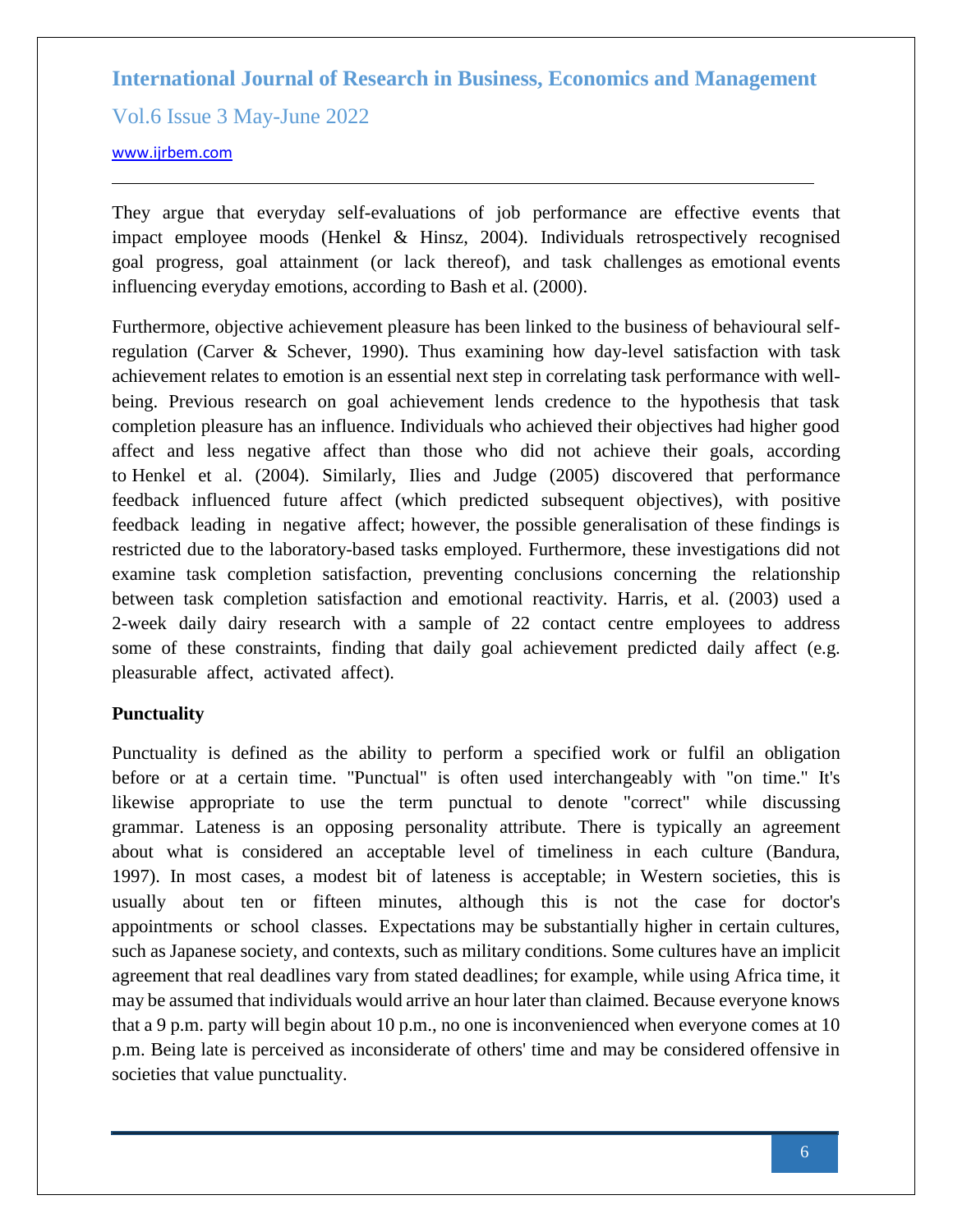Vol.6 Issue 3 May-June 2022

#### [www.ijrbem.com](file:///G:/New%20folder%20(2)/New%20folder/IJRBEM/pepar/2019/May-June/BEM361%20pub/www.ijrbem.com)

In such instances, timeliness may be enforced by social sanctions, such as the complete exclusion of low-status latecomers from meetings. Such concerns may lead to economic analysis of the value of timeliness and queuing theory analysis of the impacts of non-punctuality on others. Punctuality is a good personality attribute to appreciate and respect. Punctuality demonstrates a person's regard for others and for the passage of time. In a prearranged appointment, the latecomer frequently conveys the idea that he or she does not regard the other person's time or that his or her time is more valuable than the others'. This is why prospects never arrive late for a job interview.

Punctuality is more crucial at work since individuals are expected to be timely and trustworthy in order to satisfy the demands of their department and the College. When workers are missing or tardy, work and service are disrupted, and colleagues are put under extra strain. Punctuality is a crucial component in determining an individual's success and ability to continue working. Punctuality includes being accessible online during office hours, checking in to meetings on time, and meeting project deadlines for many individuals who work from home these days. When everyone is on time, the workplace morale improves. When someone is consistently late, the normal flow of work is disturbed as other members of the team shift to compensate. Employees waiting for a shift change may feel anxious and irritable if their replacement is consistently late.

#### **Theoretical Framework**

The need to appraise different models available within a topical area of attention before choosing one or two is necessary and germane since it guides our thinking, actions and practices appropriately (Gabriel, 2008). It also explains certain phenomena among variables (Maduabum, 2007), and to some extent relevant to the study (Akiauzu & Asawo, 2016, Obipi, 2020). In this regard, the study leans on the following:

**Democratic Leadership Theory:** Democratic leadership theory is a philosophy that encourages decentralisation of decision making in an organisation. This idea was defined by McGregor (1960) as compassionate, participatory, and believing in people. Democratic leadership theory permits decision-making to be decentralised and shared by subordinates in order to relieve managers of their burden. The idea, on the other hand, believes that everyone has an equal interest in the result and that everyone has the same degree of skill when it comes to making judgments**.** 

**Communicative Theory:** Communicative theory is the theory that permits subordinates to think freely. Delegation of authority as a kind of empowerment, according to the notion, is a process through which a leader or management attempts to distribute his or her power among subordinates. Empowerment, according to the notion, is the process of distributing power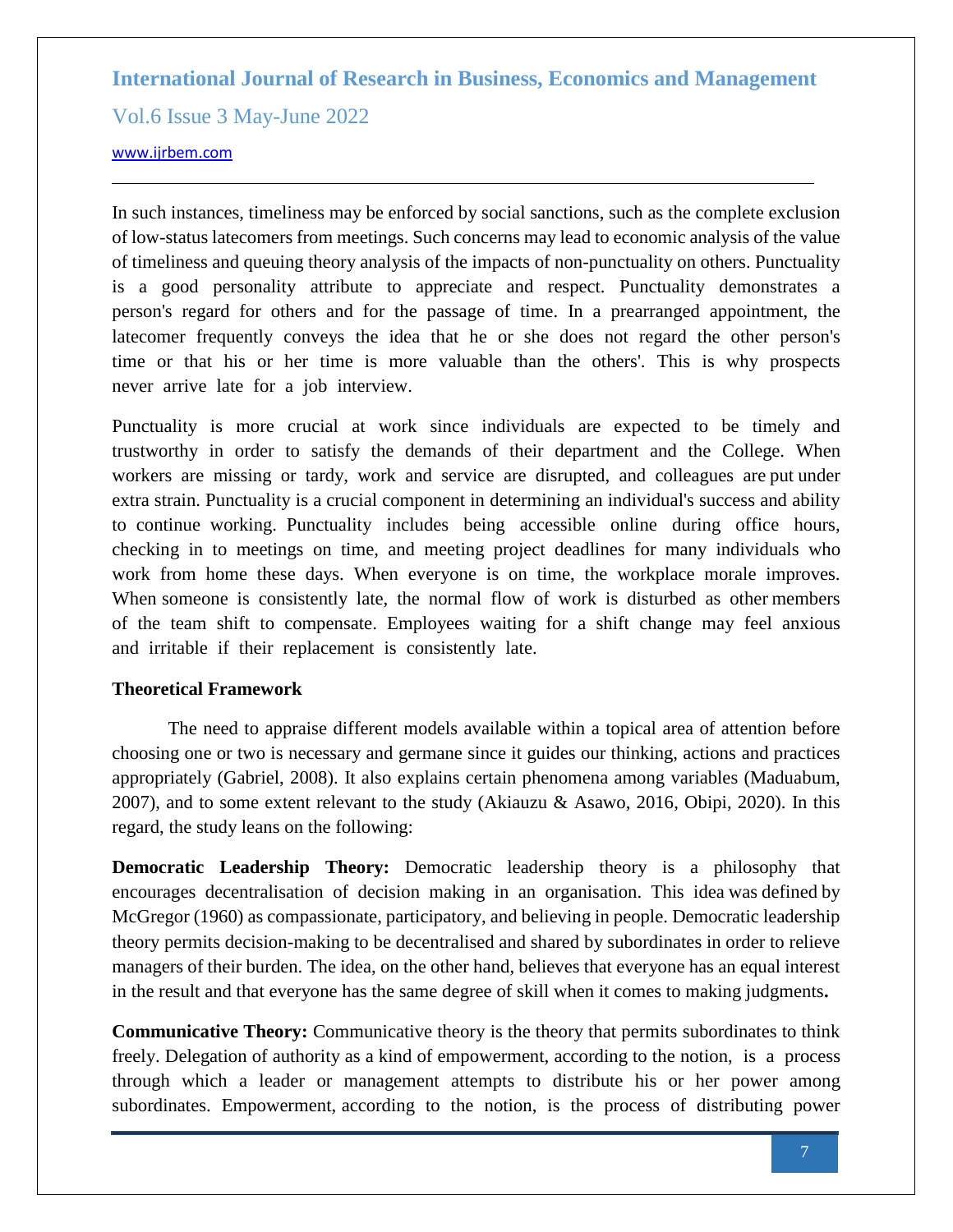Vol.6 Issue 3 May-June 2022

#### [www.ijrbem.com](file:///G:/New%20folder%20(2)/New%20folder/IJRBEM/pepar/2019/May-June/BEM361%20pub/www.ijrbem.com)

and authority among employees in organisations, and it incorporates authorization. According to communication theory, delegation of authority is a method for allowing workers the freedom to do what they want without fear of being stopped by their bosses. The idea is also concerned with the decentralisation of authority within an organisation. As a result, properly decentralising authorities will improve effective communication inside the organisation. The notion is significant to the research because when subordinates are given authority, they would have the confidence to be innovative and carry out their responsibilities efficiently and successfully**.**

# **CONCLUSION**

The importance of delegation of authority in boosting employee performance cannot be overstated. This is demonstrated by the fact that the more authority delegated to employees, the more effectively they perform the tasks required of them. Employees are therefore ecstatic and grateful, and they are motivated to perform admirably when given tasks. Giving workers the authority to carry out given activities not only boosts employee morale, but also helps them feel like they are a part of the organisation, encouraging them to strive toward the organization's objective and vision. Furthermore, since delegation of management activities improves employee performance, it allows managers to concentrate on other critical tasks for the organization's benefit. Execution of duties will be inefficient and fruitless if power is not assigned. As a result, delegation of authority demonstrates that superiors trust their subordinates to act not only on his own, but also on behalf of the whole organisation. Employees see this as a sort of trust, and they attempt to justify it by doing well on the tasks that are required of them**.** 

### **RECOMMENDATIONS**

It is recommended that;

- 1. . Firm management should continually accelerate the process of activating managerial authority delegation for workers, while ensuring that the degree of delegation offered corresponds to the number of duties allocated in order to improve job performance.
- 2. The importance of researching the mechanisms for enhancing managerial power delegation should be reflected in boosting employee satisfaction across the board.
- **3.** 3. Management should strengthen employee empowerment in their ability to be able to complete duties independently without referring to upper management, saving time and effort and providing services to consumers, as well as being prepared for long-term planning and strategy**.**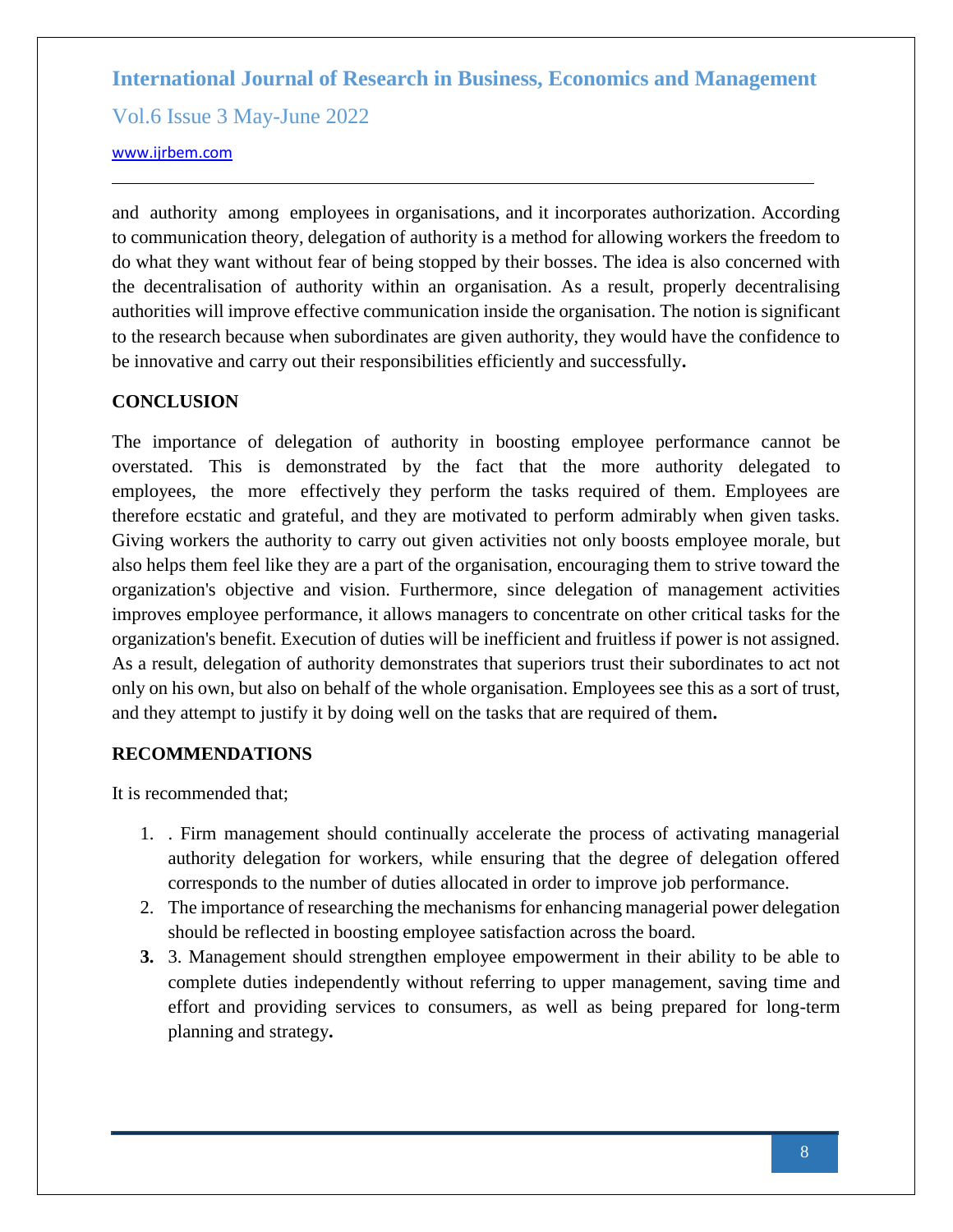Vol.6 Issue 3 May-June 2022

#### [www.ijrbem.com](file:///G:/New%20folder%20(2)/New%20folder/IJRBEM/pepar/2019/May-June/BEM361%20pub/www.ijrbem.com)

#### **REFERENCES**

Ahiauzu, A. I. & Asawo, S. P. (2016).*Advanced research methods*. Cimat Publications.

Al-Jammal, I., Al-Khasawneh, J. A. & Hamadat, A. M. (2015). The impact of the delegation of authority on employees' performance at great IRBID municipality. *International Journal of Human Resource Studies*, 5(3), 61 – 72.

Anyadike, N. O. (2013). Human resource planning and employee productivity in Nigerian public organisation. *Global Journal of Human Resource Management*, 1(4), 56 – 68.

Chandra, J. S. (2006). *Management theory and practice*. Vikas Publishing House PVT Ltd.

Chukwuigwe, N. (2002). *Framework of business.* Pearl Publishers.

Dessler, G. (2006). *Management principles and practices for tomorrow's leaders*. Florida International University.

Gabriel, A. (2008). The meaning of theory, sociology theory; 173 – 199. Swansow, Richard *A theory building in applied disciplines*. Barett-Koehler Publishers.

Hashim, T., Ahmed, A. & Jaradat, N. (2013). The impact of structural empowerment in achieving psychological empowerment in the Jordanian public organisations. *Journal of Hebron University for Research*, 8(1), 12 – 23.

Ihunda, C. C. (2001). *Introductionto business*. Springfield Publishers.

Kiiza, P. & Picho, E. O. (2015). Delegation and staff commitment in the school of finance and banking in Kigali, Rwanda: An empirical study. *Global Journal of Commerce and Management Perspective*, 4(3), 50 – 54.

Koko, M. N. & Nwiyi, G. U. (2006). *Educational management: A practical perspective*. Rodi Publishing Company.

Koontz, H., Donnell, C. & Weihrich, H. (1983). *Management (7th edition)*. McGraw-Hill Inc.

Lutgans, F. & Hodegtts, R. (2004).*Business*, (2nd edition). McGraw, Hill Book Company.

Makawi, A. (2005). *Authority and responsibility in the management of social institutions.* Islamic Guidance for Social Service.

McGregor,D. (1960). *The human side of enterprise*. McGraw-Hill.